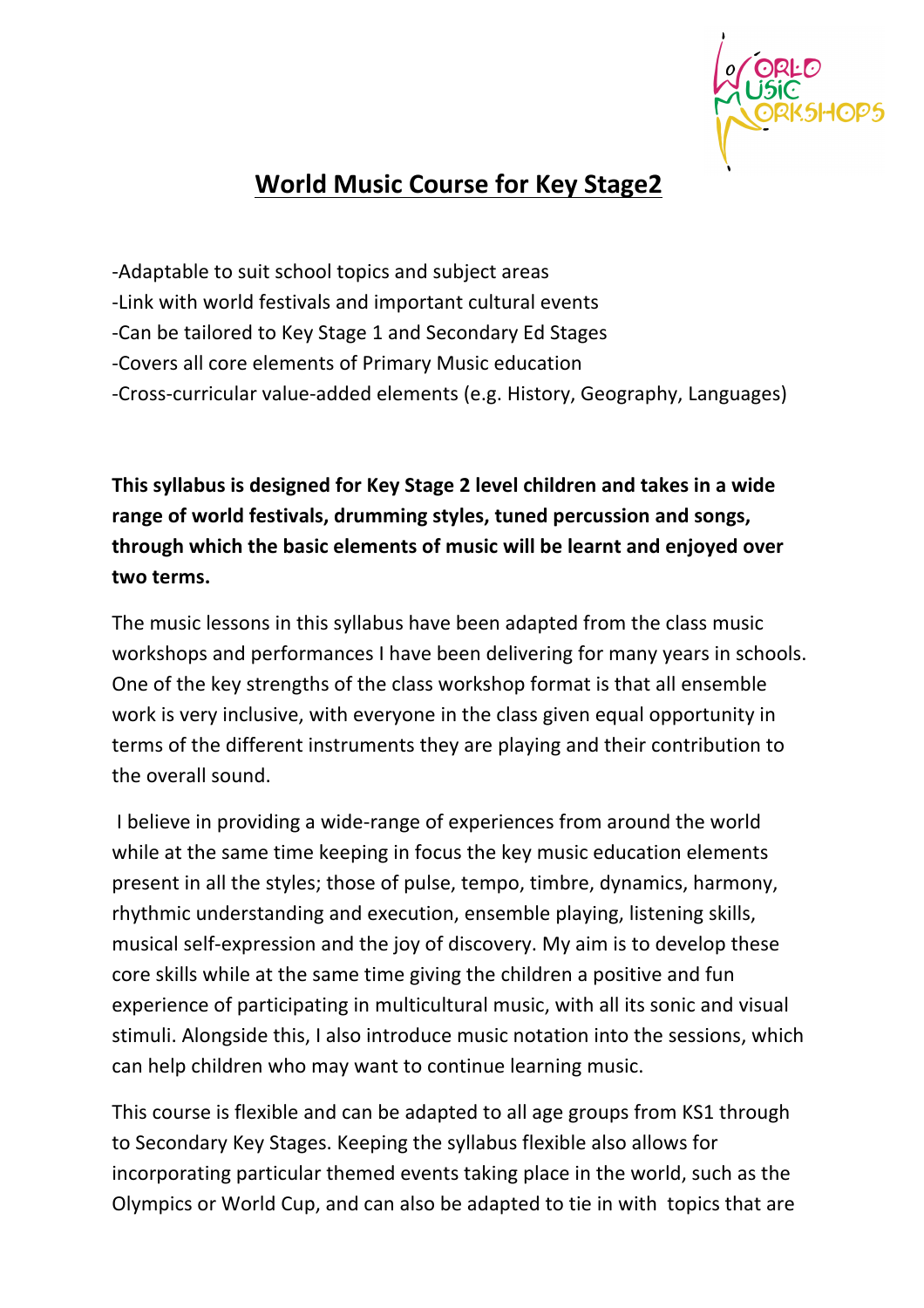

being covered within the school, e.g. Aztecs, Harvest Festival, Hot and Cold (countries), Carnivals.

# **Spring Term (10 weeks study)**

## **Asia**

## **Chinese New Year Festival (2 weeks study)**

Luogu Orchestra using gongs and cymbals to create rhythms that accompany the Dragon Dance (Long Wu) and Lion Dance (Shi Wu) in traditional Chinese parades

## **Diwali Indian Hindu Festivals (2** weeks study)

Dhol drumming from the Punjab, accompanying Bhangra dance, Punjab weddings and the Diwali festival celebrations. All children use a mixture of Dhol drums and tambourines, tambours, bass drums and Indian bells to create class size Indian dance rhythms.

# **Africa**

## **Djembe Drumming of West Africa** (2 weeks study)

Djembes and additional percussion such as cowbells, shekere shakers and djun djun drums are taught to create exciting African beats using mnemonic word sounds to form rhythms. I apply African wild-life such as a Lion, Giraffe, Cheetah, Zebra, Snake, Crocodile, Elephant, Chimpanzee to form the word rhythms. Traditional songs such as 'Jambo' from Kenya, are also taught.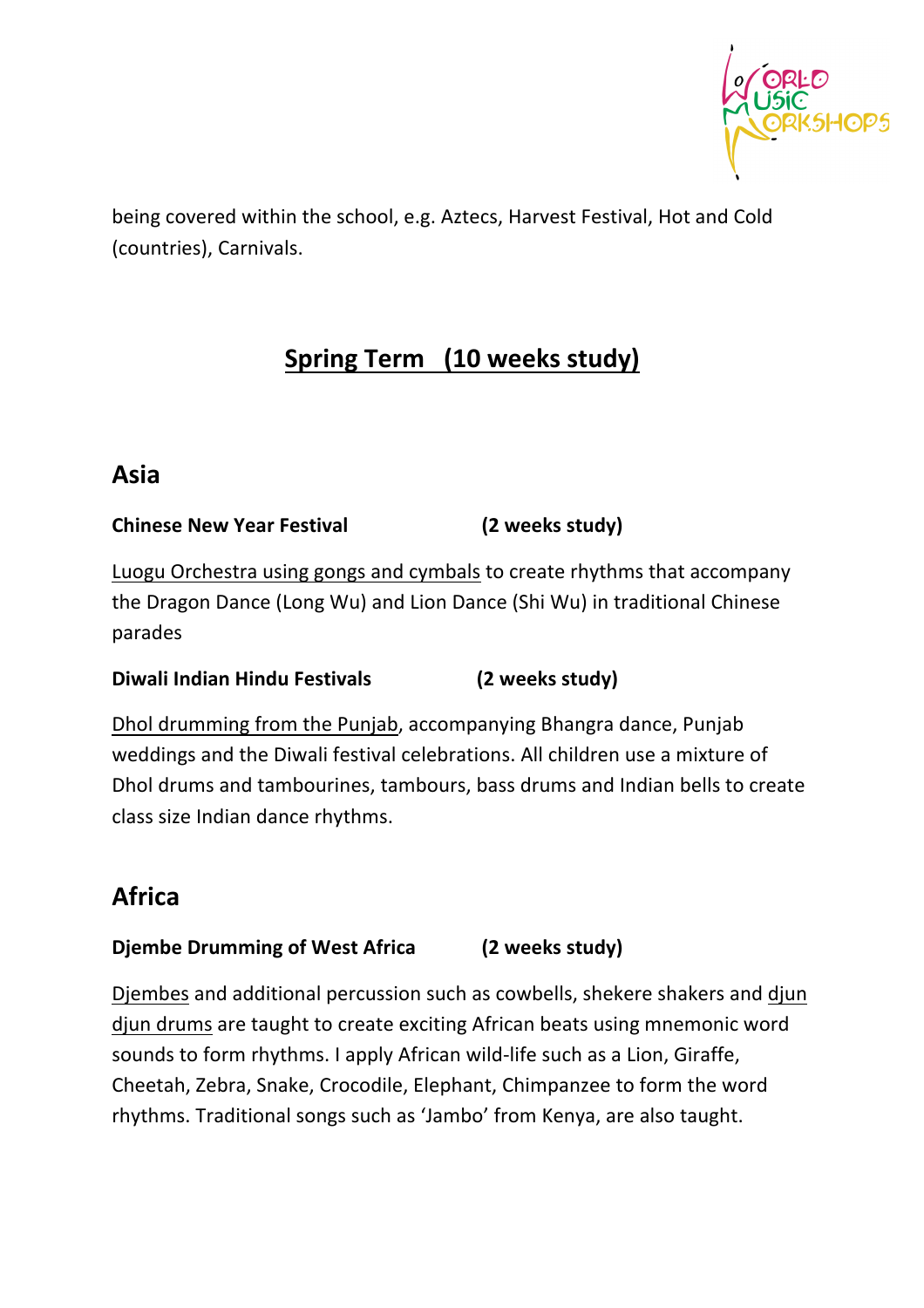

## **Marimba Bands of Southern Africa** (1 week study)

The countries of Southern Africa noted for their beautiful wooden marimba sounds include Zimbabwe, whose Shona people use the Mbira to inform their marimba music; South Africa, Botswana and Zambia. A marimba is a very large xylophone.

# **North America**

## **Mexico** - The Mayans, Aztecs and Spanish influence (1 week study)

This drum workshop is designed to recreate the ceremonial atmosphere of the ancient Mesoamerican civilisations, the Mayans and Aztecs, along with a Spanish Pasadoble rhythm to give a more modern perspective.

### **First Nation Pow Wow Drumming (1 week study)**

An Indigenous North American Indian gathering is called a Pow Wow, and is also the name sometimes given to the large gathering drum. This drum workshop explores tribal rhythms and the meaning behind the Pow Wow.

## **Drum Kit (1 week study)**

A fun Drum kit demonstration, followed by application of crotchets, quavers and semi-quavers  $(1/4^{\text{th}}$ ,  $1/8^{\text{th}}$  and  $16^{\text{th}}$  notes) on the kit to create drum beats and fills. All children have a chance to sit and play at the kit. Then full class replicates drum beat reading notation and using shakers, bass drums and tambours.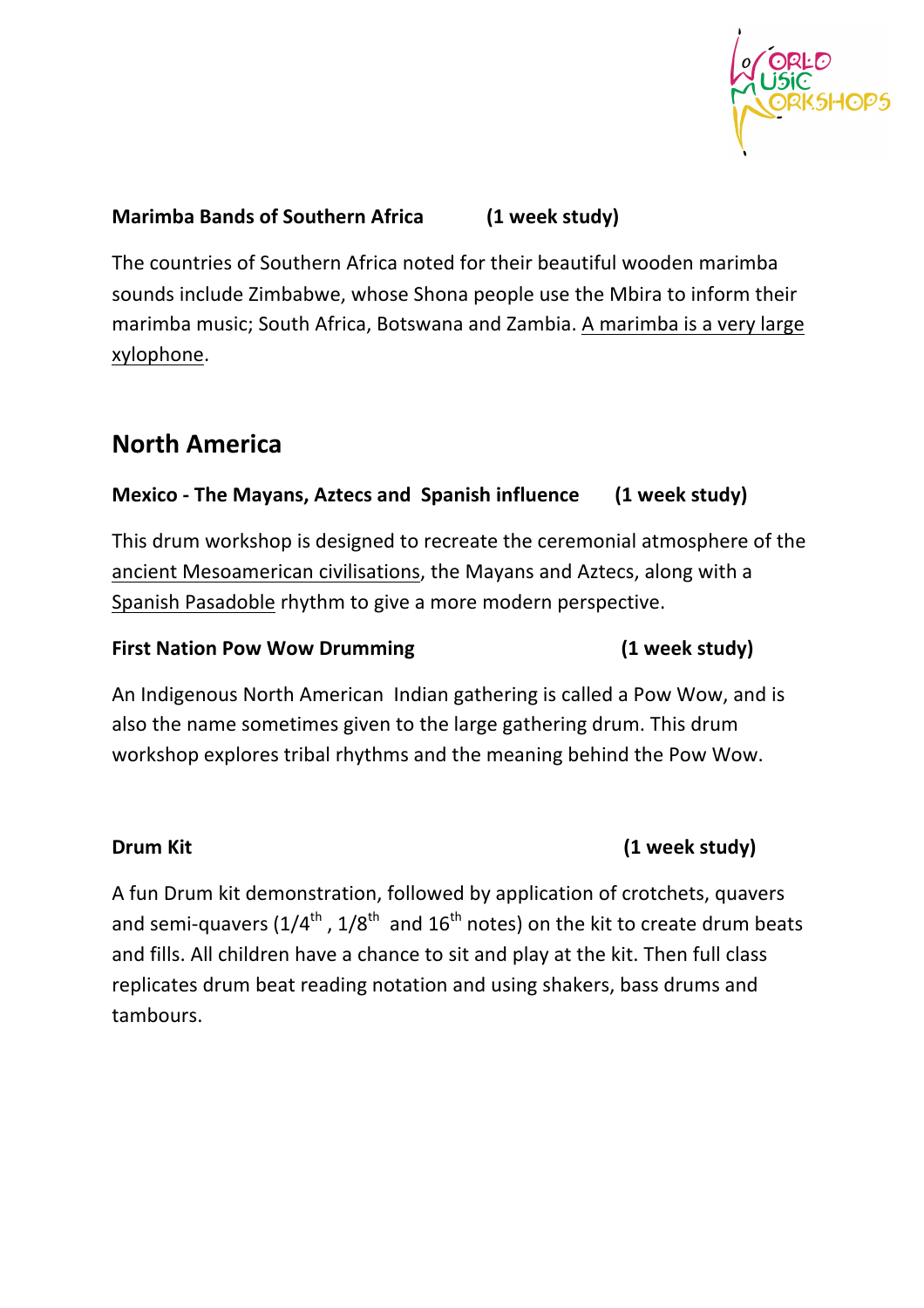

# **Summer Term (10 Weeks Study)**

## **Brazil**

### Samba and the Rio Carnaval **89 and 10** (4 weeks study)

now recognise as the sound of the Rio Carnival.

Samba has become one of the most well known rhythms of the world, starting as a dance from Angola in Africa, and evolving through generations to what we

This 4-week study gives children a thorough understanding of the rhythms, instruments and spirit of the samba, turning the class into a fully operational Samba Batteria drum band capable of an performing and exciting live set.

## **The Caribbean**

### **The Steel Pans from Trinidad (4 weeks study)**

Often mistakenly thought of as originating from other Caribbean islands like Barbados or Jamaica, the steel pan is a uniquely Trinidadian instrument invented during the 1940's, quickly becoming the quintessential sound of the Trinidad Carnival. The pans were swiftly adopted throughout the Caribbean Region and are now widely recognised around the world for their beautifully uplifting sound and harmonious warmth.

This 4-week study gives children lots of time at the pans, enabling them to understand a steel band, tuned percussion, create chords and melodies, so that by the end they are capable of performing as an authentic steel band.